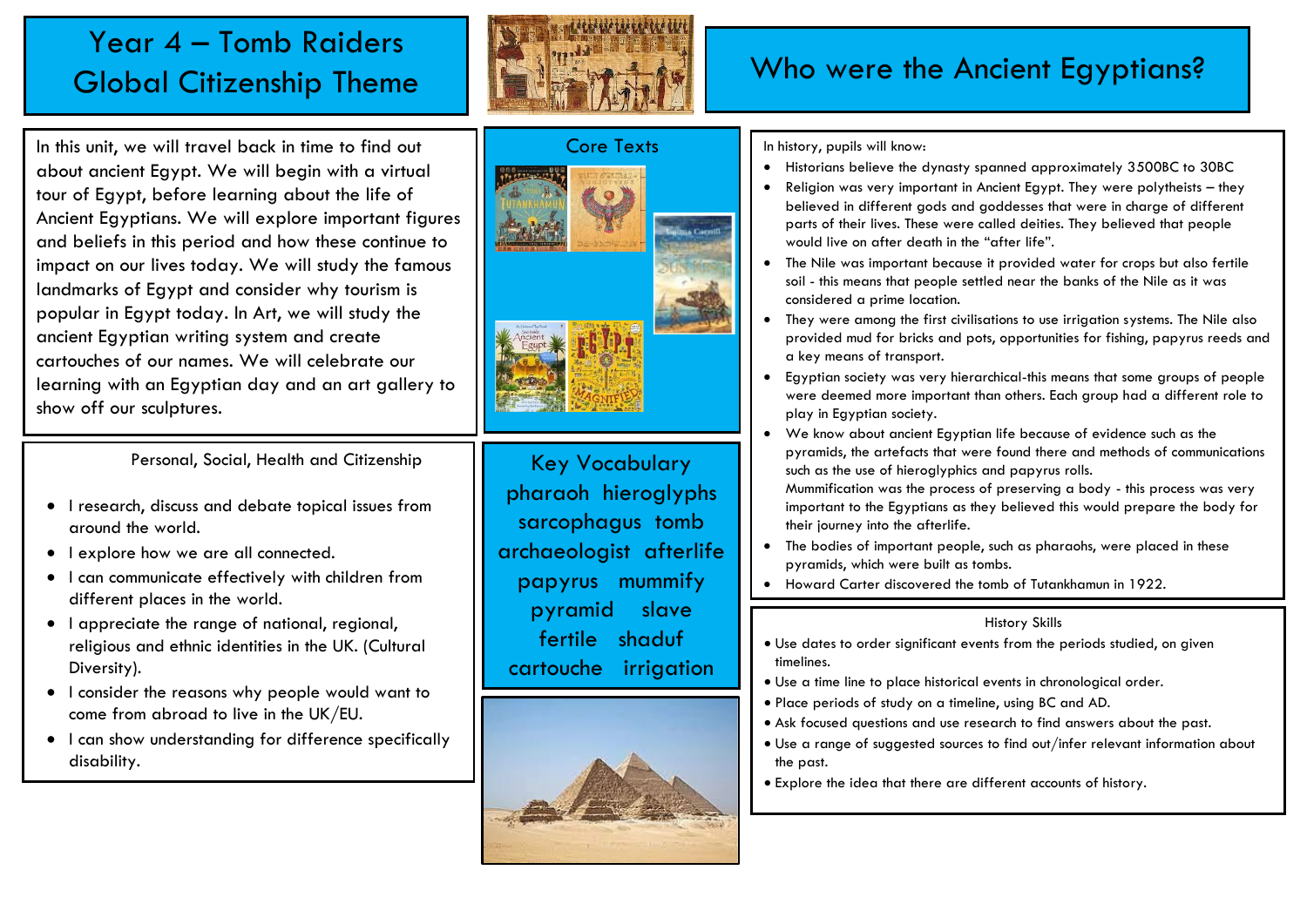| Year 4 - Tomb Raiders<br><b>Global Citizenship Theme</b>                                                                                                                                                                                                                                                                                                                                                                                                                                                                                                                                                                           | Home Learning Ideas- How You Can Support At Home.                                                                         |                                                                                       |                                                                     |
|------------------------------------------------------------------------------------------------------------------------------------------------------------------------------------------------------------------------------------------------------------------------------------------------------------------------------------------------------------------------------------------------------------------------------------------------------------------------------------------------------------------------------------------------------------------------------------------------------------------------------------|---------------------------------------------------------------------------------------------------------------------------|---------------------------------------------------------------------------------------|---------------------------------------------------------------------|
|                                                                                                                                                                                                                                                                                                                                                                                                                                                                                                                                                                                                                                    | Visit your local library<br>and find some of the<br>books on the reading list                                             | Design a piece of<br>Egyptian jewellery or a<br>head dress.                           | Research about an<br><b>Egyptian God and</b><br>create a fact file. |
| In this unit, we will travel back in time to find<br>out about ancient Egypt. We will begin with a<br>virtual tour of Egypt, before learning about the<br>life of Ancient Egyptians. We will explore<br>important figures and beliefs in this period and<br>how these continue to impact on our lives<br>today. We will study the famous landmarks of<br>Egypt and consider why tourism is popular in<br>Egypt today. In Art, we will study the ancient<br>Egyptian writing system and create cartouches<br>of our names. We will celebrate our learning<br>with an Egyptian day and an art gallery to<br>show off our sculptures. | below.<br>Research holidays to<br>Egypt online. Budget how<br>much it would cost to go<br>on holiday with your<br>family. |                                                                                       | Design and make a<br>model of a coffin for<br>an Egyptian Pharaoh.  |
|                                                                                                                                                                                                                                                                                                                                                                                                                                                                                                                                                                                                                                    | Make a 3d net for a<br>pyramid and build it up.                                                                           | Write your name and the<br>names of your friends or<br>family using<br>hieroglyphics. | Find and make some<br>Egyptian recipes.                             |

# Reading List – Topic Linked